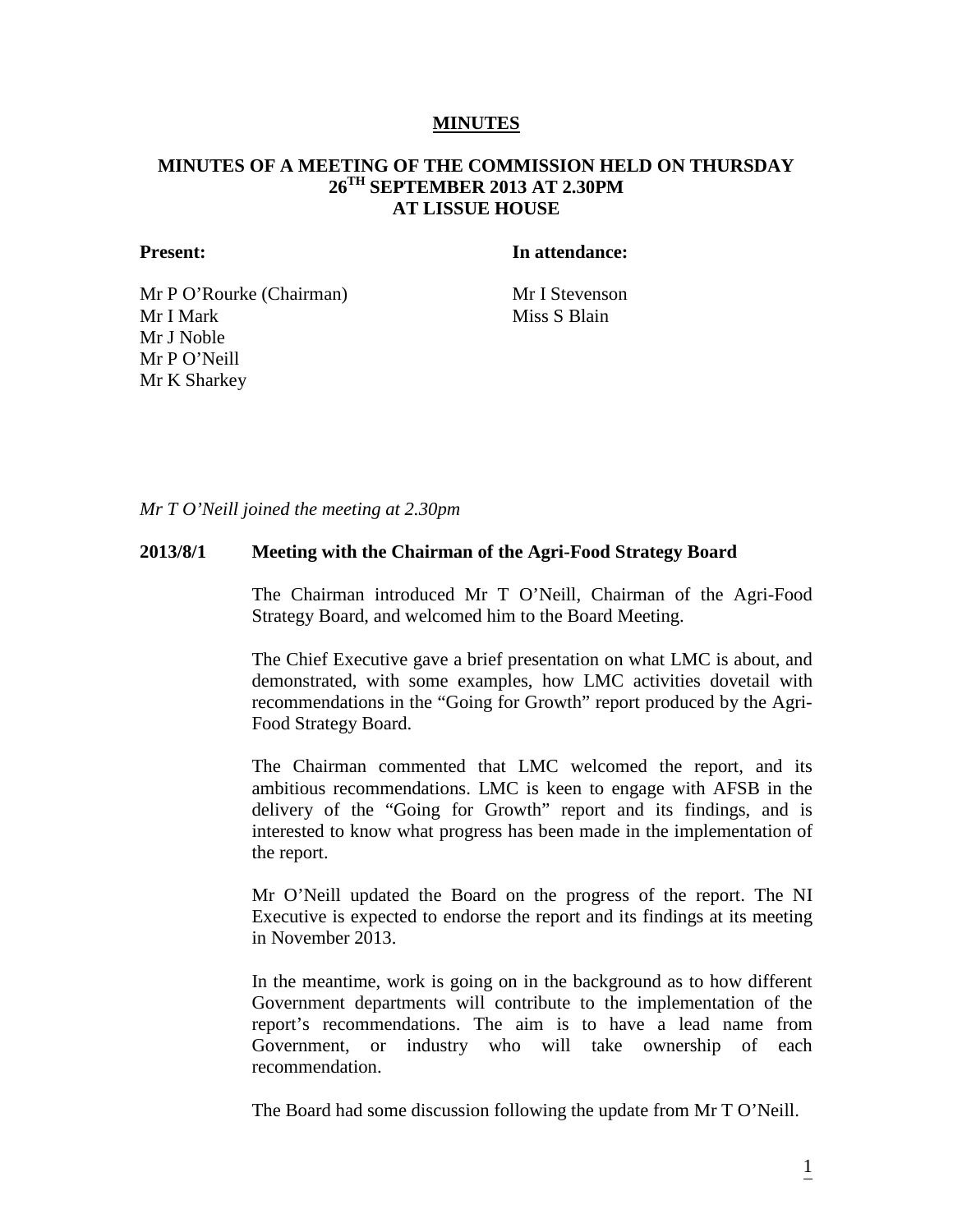In conclusion, the Chairman thanked Mr O'Neill for his attendance at the Board Meeting, and felt that it had been useful to have the discussion on the "Going for Growth" report, which will have a far reaching impact on the Agri-Food industry in Northern Ireland.

*Mr O'Neill left the meeting at 3.45pm*

## **2013/8/2 Apologies**

An apology had been received from Mrs M McCormack.

## **2013/8/3 Minutes**

The minutes of a meeting held on 24 July 2013 were approved by the Commission, and signed by the Chairman.

Proposed: Mr I Mark Seconded: Mr K Sharkey

# **2013/8/4 Matters arising**

- *(i) Withheld – Commercially Sensitive*
- **(ii) LMC Annual Report and Accounts**

**Action Point:** The Board agreed to discuss the publication format of next year's Annual Report 2013/14 at the December 13/January 14 Board Meeting.

- *(iii) Withheld – Commercially Sensitive*
- *(iv) Withheld – Commercially Sensitive*

## **(v) DARD/LMC Joint Event**

The Chief Executive advised that the joint event will be the launch of Food Fortress on 27 November 2013 at Greenmount. The Board Members will have the opportunity to meet privately with the DARD Minister immediately prior to the event.

## **(vi) GB/NI Price Differential Project**

The Chief Executive advised the Board that the new target date for publication of the final report will be October 2013, pending receipt of some final important data, and editorial agreement with Oxford Economics and the Steering Group.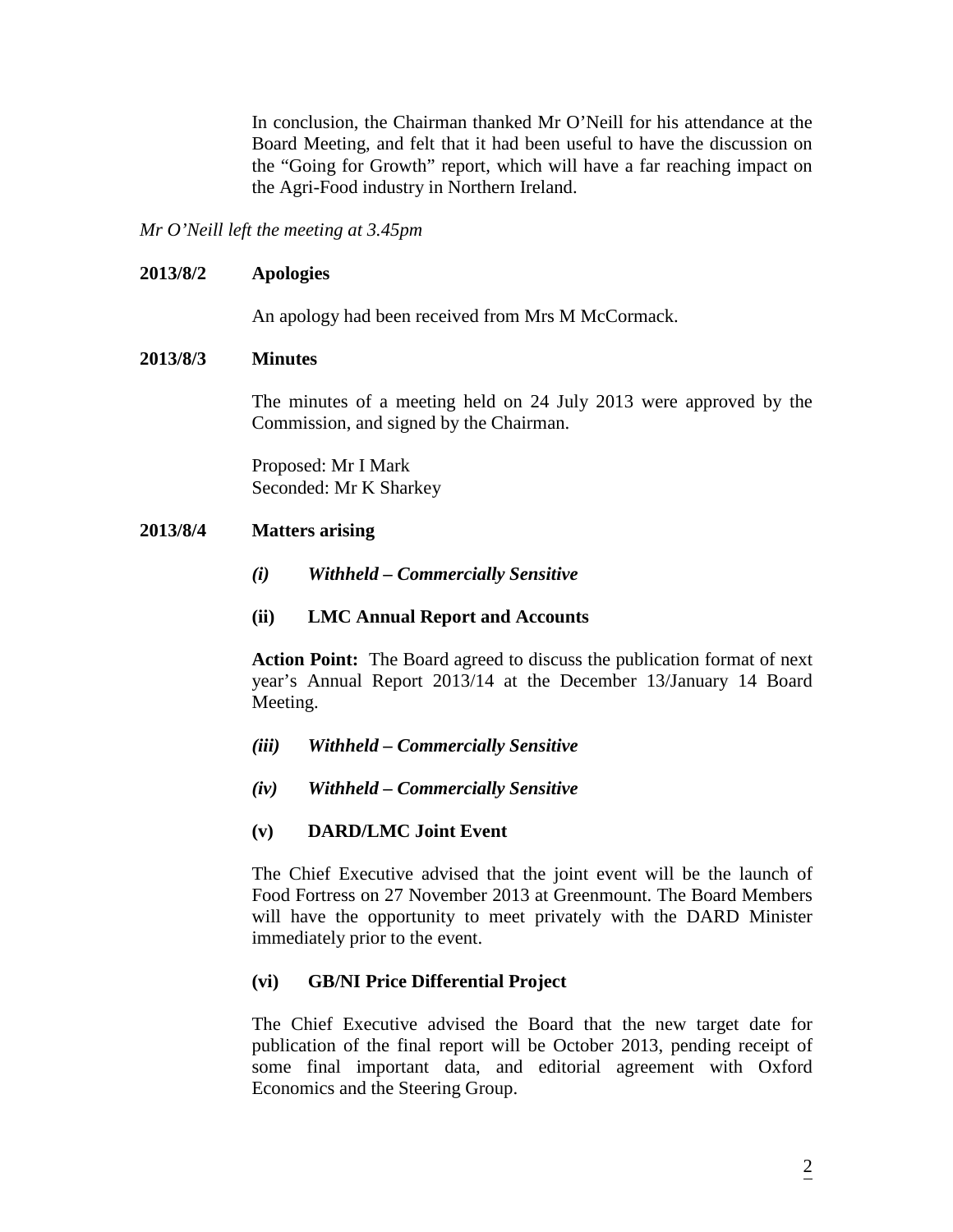## **2013/8/5 Chairman's Report**

The Chairman reported on meetings he had attended since the last Board Meeting.

#### **(i) Meeting with DARD Permanent Secretary**

The Chairman and Chief Executive had met with the DARD Permanent Secretary. A range of topics were covered, including a discussion on outstanding implementation group issues.

## **(ii) Meeting with HCC**

The Chairman and Chief Executive met with HCC, and had a very useful discussion on how LMC and HCC compare and contrast.

**Action Point:** The Chief Executive will provide a more detailed note on these discussions for the next Board Meeting.

#### **2013/8/6 Chief Executive's Report**

## **(i) Red Meat Levies**

The Board discussed a letter received from Mr D Heath MP (Minister of State for Agriculture and Food) regarding red meat levies.

**Action Point:** The Board agreed a response to the letter which would support LMC's participation in a new forum instigated by AHDB.

## **(ii) Live Export Levy Options**

The Board discussed several issues in relation to live export levy.

**Action Point:** The Board asked the Chief Executive to identify current or new activities which LMC could fund through a live export levy, and subject them to a state aid test.

**Action Point:** The Board also asked the Chief Executive to investigate how Bord Bia dealt with live export levies.

#### **2013/8/7 Any Other Business**

#### **(i) Anuga 2013**

The Chairman and Chief Executive will be attending a number of meetings/functions when they visit the Anuga 2013 exhibition in October.